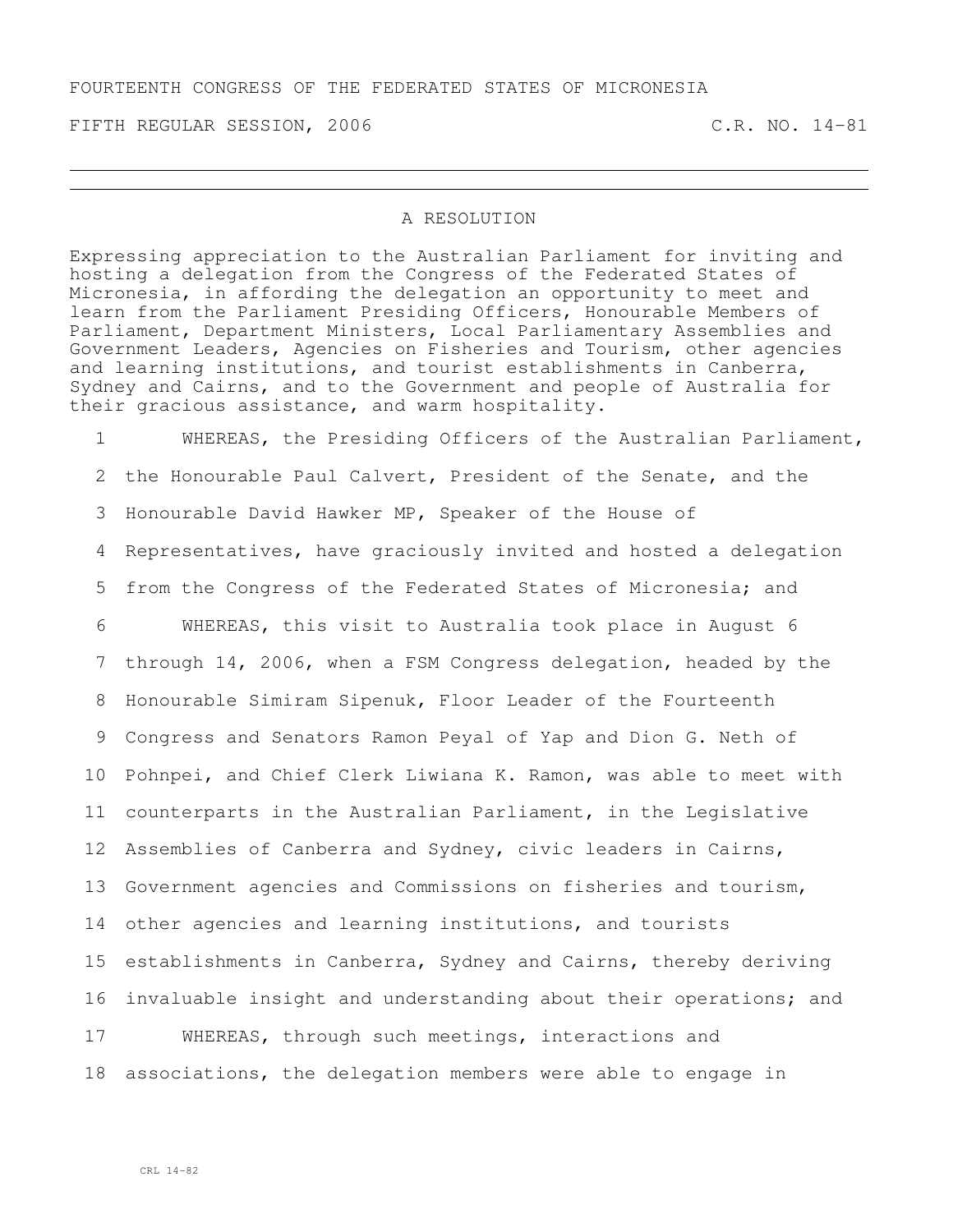valuable and meaningful exchanges, gathered useful information, and established networks and relationships with the hosts, with the officials and citizens of the cities of Canberra, Sydney and Cairns, and with all others who contributed to the success of the programme; and

 WHEREAS, the Congress is extremely appreciative and grateful to the Parliament of Australia and its presiding officers, and the people and Government of Australia for financing the trip and putting together a programme that was highly informative and enjoyable; and

 WHEREAS, the Congress is also appreciative of the services rendered by the Parliamentary Relations Office and its Assistant Director, Ms. Lynette Witheridge, who accompanied the Congress delegation throughout the trip, for her professionalism and caring attitude; and now, therefore,

 BE IT RESOLVED by the Fourteenth Congress of the Federated States of Micronesia, Fifth Regular Session, 2006, that the Congress hereby extends its grateful appreciation and thanks to the Parliament of Australia and the Australian Government for being a wonderful host; and

- 
- 

BE IT FURTHER RESOLVED that certified copies of this